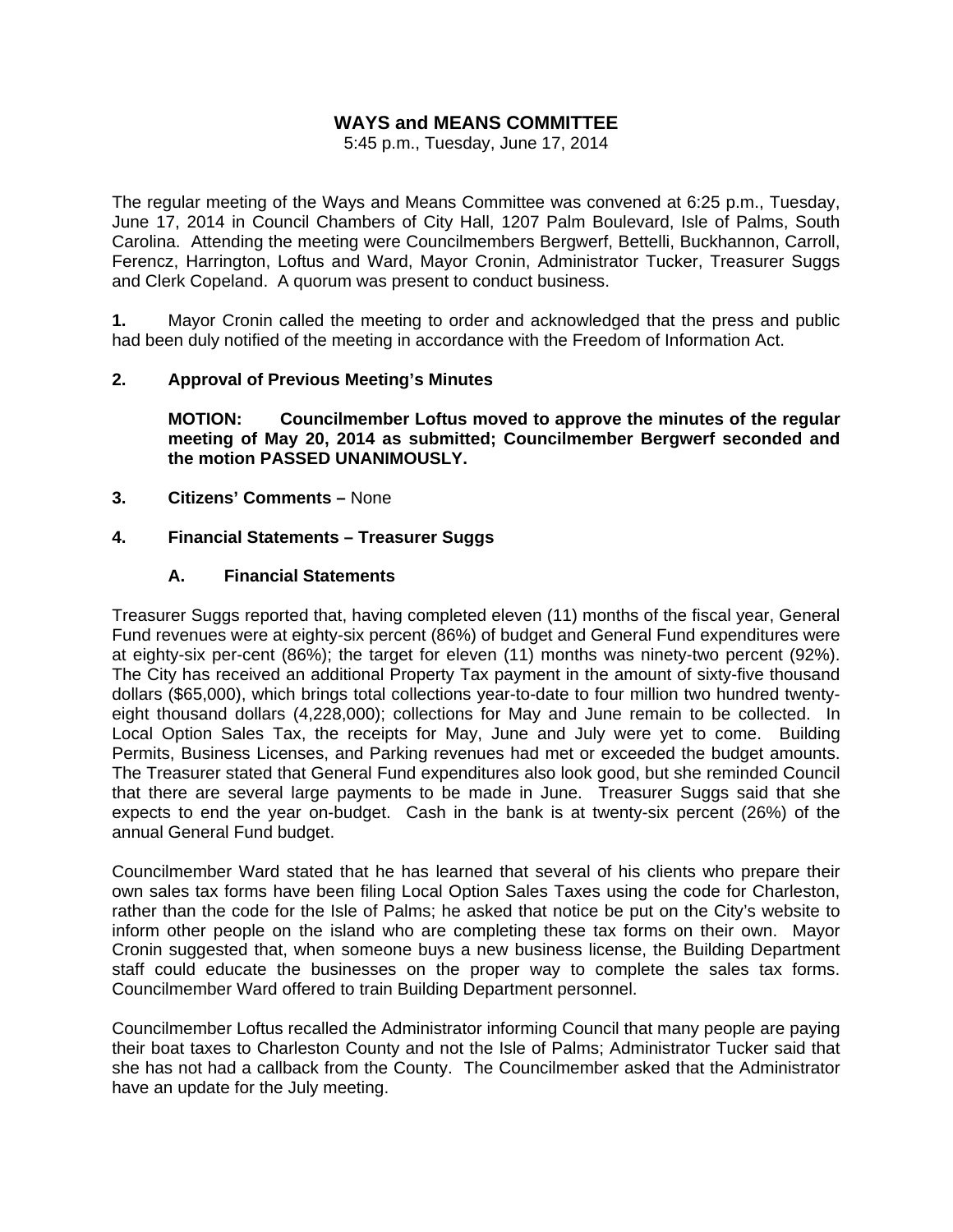## **B. Tourism Schedules**

Since the Municipal Accommodations Tax schedule was prepared, the City has received another payment of seventy-two thousand eight hundred five dollars (\$72,805) which makes the increase over FY13 to eight percent (8%). For the City, there were no new receipts from State Accommodations Taxes or the Charleston County Accommodations Tax Pass-through. Hospitality Taxes are running eight percent (8%) ahead of FY13; the Treasurer said that she had double checked these numbers with the Building Department and learned that a habitual late payer has made a late payment of approximately seventeen thousand dollars (\$17,000) in June for May, taking the increase to eleven percent (11%).

Councilmember Loftus asked whether these figures include Harris Teeter; Treasurer Suggs said that the amount would be quite small since the store was only open one (1) day in April.

## **C. Projects Schedule**

Treasurer Suggs stated that she is not expecting to receive any additional invoices for the watersports dock and commented that the project ended well under budget. The City paid no invoices in May from Stantec relative to parking management and wayfinding signs.

### **5. Old Business**

# **Review of FY15 Budget**

Mayor Cronin stated that the newest version of the budget is being referred to as the "sunshine" budget.

Administrator Tucker began her review of the changes included in this version of the budget with the transfer of two hundred thousand dollars (\$200,000) from the Beach Restoration Fund to the Beach Maintenance Fund as the City's contribution to the overall costs of the shoal management project planned for November 2014. Also from the Real Property Committee, funds remaining from the watersport dock were split between the Marina Enhancement Fund and the replacement of the underground storage tank project.

Councilmember Ferencz asked where the one hundred twenty plus thousand dollars (\$120,000+) for the enhancement fund and the storage tank was coming from; the Administrator explained that this money was the balance between the budgeted amount and the actual costs of the watersports dock rehabilitation. Councilmember Ferencz voiced her understanding that the balance remaining in that budget was two hundred forty thousand dollars (\$240,000). Treasurer Suggs commented that about half of the cost of the project was to be paid with State ATAX funds; therefore, those remaining funds were transferred back into the fund balance for State ATAX.

Councilmember Carroll asked whether the fuel company would share the costs for the replacement of the underground tanks; Administrator Tucker said that the City marina will not get assistance from fuel companies because neither the marina nor the City is affiliated with any one (1) fuel company. The City shops for the best price for fuel, as does the marina; the City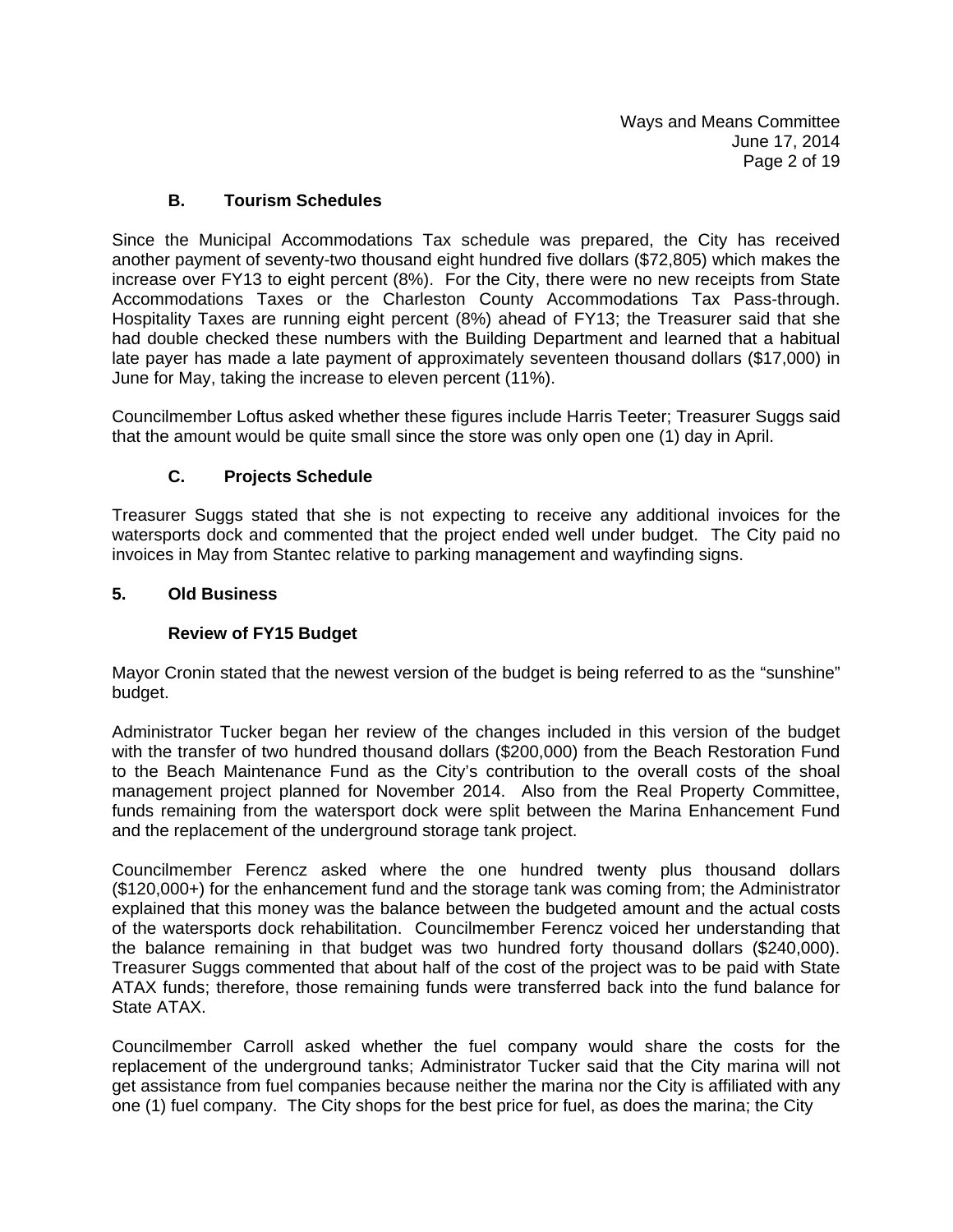talked with the marina manager about this; he had investigated, run the numbers for the marina and decided that to affiliate with one (1) company would not be in the best interest of the marina.

Administrator Tucker stated that, on the departmental pages, changes have been made to the salary lines related to a recommendation from the Personnel Committee that will add approximately twenty-one thousand dollars (\$21,000) to the FY15 budget. The Committee's recommendation was delay the implementation of any changes until January 1, 2015 and to increase the spread between the minimum and maximum wage ranges for all positions in the City. The twenty-one thousand dollars (\$21,000) deals with salary compression issues and addresses those employees who are at the top of their wage range.

Councilmember Ward asked for confirmation that this action will increase expenses in the budget. Treasurer Suggs stated that expenses do increase in the FY15 budget; employees at the bottom of their range will receive an increase to the new minimum and employees at the maximum of their pay range will be eligible for the six percent (6%) merit pool effective January 1, 2015.

Councilmember Loftus asked if all new employees are hired at the minimum wage or are there circumstances when the new employee has good experience and is hired at a higher number. Administrator Tucker said that a police officer who has completed the academy and is already certified or a firefighter who has completed the Fire Academy and is an EMT could be hired above the minimum, but those occasions are rare.

Councilmember Buckhannon reminded Council that each year the wage ranges are adjusted by the CPI at July  $1<sup>st</sup>$ .

Responding to comments about the number and size of the municipalities included in the wage comparisons, Administrator Tucker noted that she had requested salary range information from all of her fellow administrator and managers; those represented on the schedule include in packets are the ones who replied. The Administrator reported that the Personnel Committee was informed of all of the nuances between municipalities that made it difficult to make comparisons with the Isle of Palms. Administrator Tucker added that she also gets requests from other managers, and the Administrator explained that, when Council has given her a deadline and she also receives a request for information from a fellow administrator, she ignores the request and meets the deadline for the task assigned by Council.

Councilmember Loftus asked whether the Administrator had reached out to municipalities who have budgets similar to the City; Councilmember Buckhannon stated that positions in larger cities will likely have more responsibility than the same position here.

Councilmember Bettelli stated that the solution to this issue was to hire a consultant to do the work; the City did that and did not adopt any of the recommendations.

Continuing with changes included in this version of the budget, the Administrator reported that reductions were made to Miscellaneous and Contingency lines and to Advertising; since the City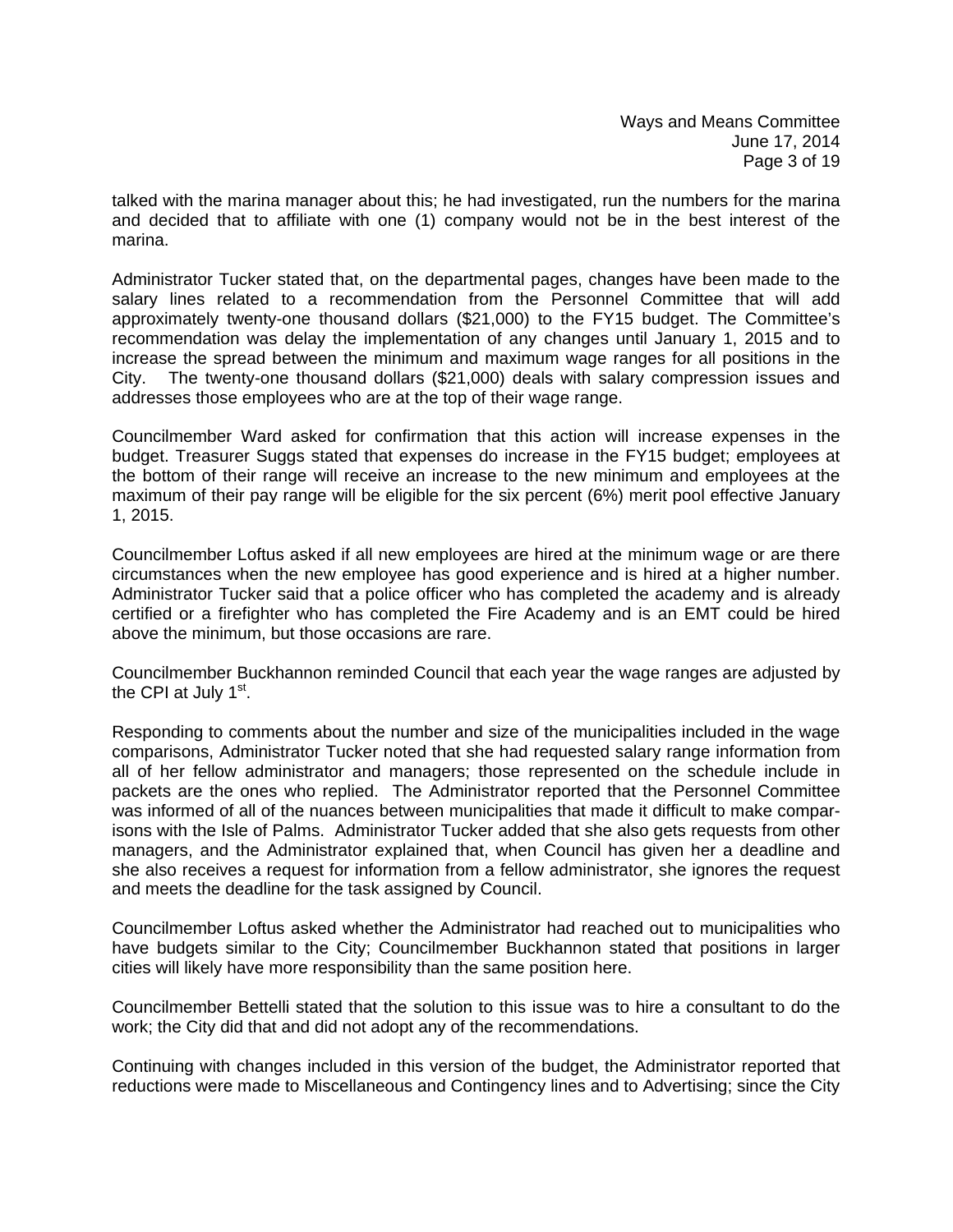anticipates holding a referendum to implement provision of the Beach Preservation Act, money was added to Election expense.

Councilmember Ward asked, if a second question was to be included in this referendum, how much expense would be added; Administrator Tucker responded that she thought the increase would be very little.

Proceeding, the Administrator commented that fifteen thousand dollars (\$15,000) was added to Judicial and Legal for pending litigation related to the attempted privatization of a road. Referring to page 29, the Administrator noted that the transfer-in to maintain an adequate fund balance in the Capital Projects Fund has been reduced to one hundred eighty-thousand dollars (\$180,000) from two hundred four thousand dollars (\$204,000). Page 30 reflects the increase to Capital Projects Revenue to account for the amount of grant funds that the City hopes to get for the expenses associated with bringing the Public Works site into compliance with NPDES regulations. The City is trying very hard to complete the installation of the City Hall generator in FY14; since the end of FY14 is at-hand, the amounts have been re-budgeted to FY15 for the digital signs and the traffic counters. In the Capital Projects Fund for Public Works, an adjustment was made to line 49 on page 31 based on the estimated cost to bring the Public Works site into compliance with NPDES regulations; the amounts that had previously been designated for 1207 and 1301 Palm Boulevards have now been reallocated for this purpose.

A new item to this version of the budget is electronic ticket system that includes driver's license scanners; the City is having difficulty with the contractor that was selected and paid in FY13. The Public Safety Committee has requested that the vendor attend the next meeting because they have not delivered the product; they will either be motivated to deliver the product or the City is going to file a claim against them and buy an alternate product. Responding to Councilmember Buckhannon's request for clarification about the product, Administrator Tucker recalled that the purchase was made over two (2) budget years; the first purchase was for new court software that has been installed and is functioning well. The second purchase of the scanners and software associated with them has not been delivered although it has been ordered and paid for. The Police Department has been hounding the contractor for eleven (11) months with no positive results; before demanding a refund of the City's money, the Public Safety Committee has asked to meet with the contractor.

Councilmember Buckhannon asked whether the City knew of an alternate product that is available and at the same cost. The Administrator commented that there will be compatibility issues if the Police Department has to go with a different product, but she is confident that an alternate product is on the market. Councilmember Buckhannon voiced the opinion that the City should not delay in filing a claim. Administrator Tucker added that the City cannot buy another product until the money is recovered.

Chief Buckhannon stated that, for now, officers will continue to hand-write tickets, but the company says that, by the end of this month (June), they think they will be able to have the product ready, but the Chief was skeptical. The ticket-writers are scanners and a small portion of the product purchased, the real issue is the software; the contractor is in the process of sending the bar-code scanners.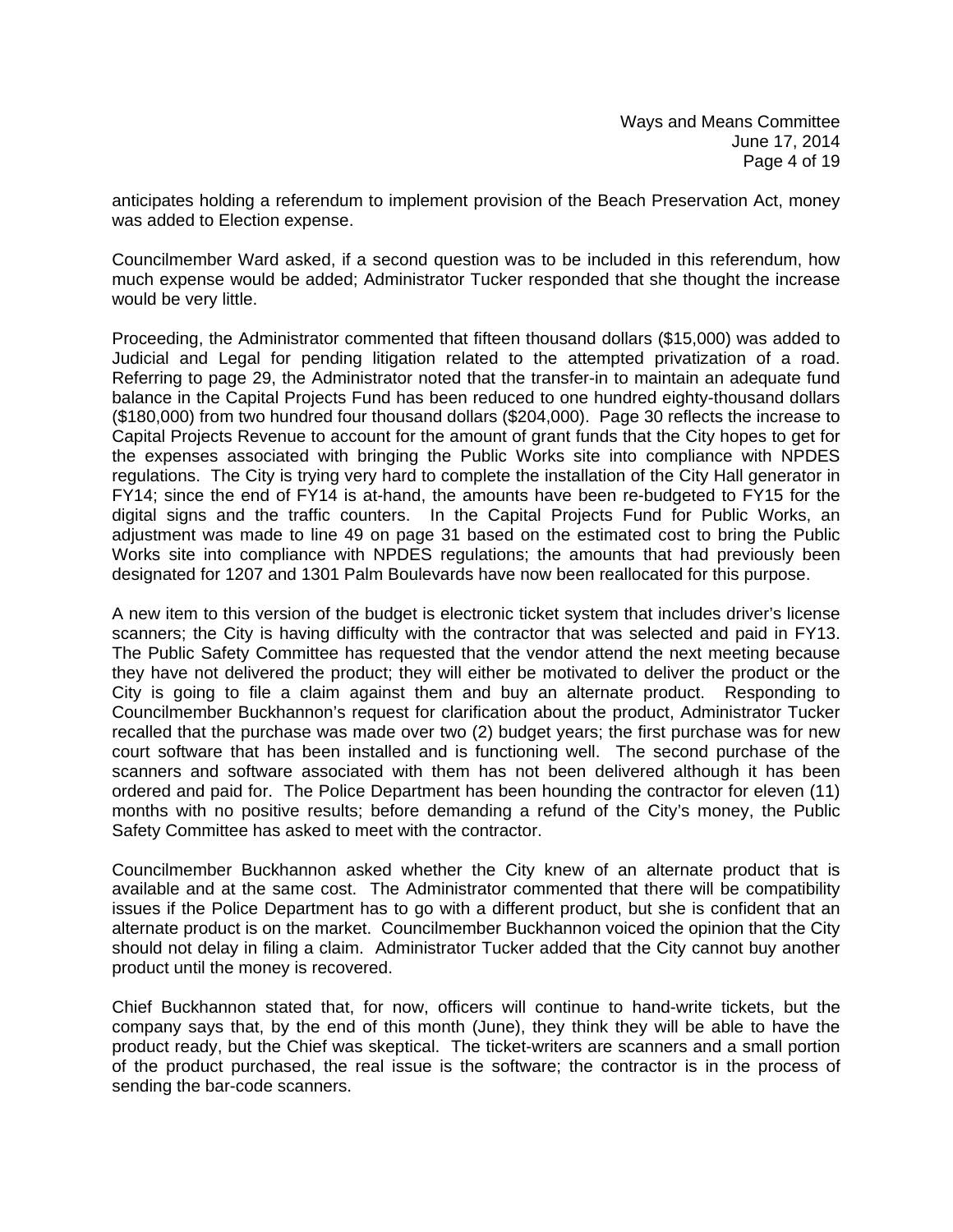Councilmember Buckhannon asked whether the software being written is specifically for the City; the Chief responded that it is not specific to the City but specific to their software. When the City purchased the court software, it was above the capabilities of the ticket-writing program; they have had to bring the ticket-writing program to a level that will be compatible with the court software. The City only learned the real issue behind the delays four or five (4-5) months ago.

Administrator Tucker assured the Committee that the contractor has been notified that the Public Safety Committee expects them to attend the August meeting, giving them one (1) more opportunity to deliver the product.

Chief Buckhannon informed the Ways and Means Committee that the Police Department was told that the product was ready and that the delays came from waiting for the devices to arrive; if the scanners had been delivered timely, they could have been used for other functions, i.e. an automated system for generating accident reports in the field that was given to the City by the State.

Councilmember Carroll asked whether other local departments were using this system; the Chief replied that the City of Charleston does have a system in place, but he does not know if they use the scanners with the court system. Charleston County does not have this type of system, but is trying to get a records management systems in place; to his knowledge, Mount Pleasant is not using a system at all. Administrator Tucker remarked that Hilton Head is using this product, but they are on the older software version for ticket-writing that communicates with the court systems.

The Administrator continued that a second change on the same page to line 117 is a total change of six hundred twenty dollars (\$620) with three hundred ten dollars (\$310) here for one (1) Fire Department ATV. On the following page in line 150 is a provision for Front Beach lighting; the amount is a combination of seventy-five thousand dollars (\$75,000) for undergrounding power lines on the island and fifty thousand dollars (\$50,000) previously budgeted for the Front Beach lighting project. SCE&G has stated that they expect one hundred twenty-five thousand dollars (\$125,000) to be sufficient to cover the City's half of the project under the Non-standard Service Clause; in the future, SCE&G will be responsible for the maintenance of the lights and the City will pay the monthly electric bill. Mayor Cronin explained that SCE&G holds the non-standard service clause money for five (5) years, and, if it is not used, SCE&G keeps the money.

Councilmember Buckhannon asked whether SCE&G was going to supply the kind of lighting system that the City would want as opposed to a chandelier-type light. Administrator Tucker explained that the Public Works Committee made a recommendation on the selection of fixtures and poles so that SCE&G could move forward with the lighting scheme and cost estimates.

Councilmember Ward added that the Committee recommended that SCE&G would install the infrastructure for future lighting enhancements at Front Beach. According to the Administrator, the poles will have electrical outlets approximately four feet (4 ft.) from the ground.

Continuing with the budget review, on page 42 the Administrator pointed out transfer-in from the Beach Maintenance Fund to the Beach Restoration Fund as the City's contribution toward the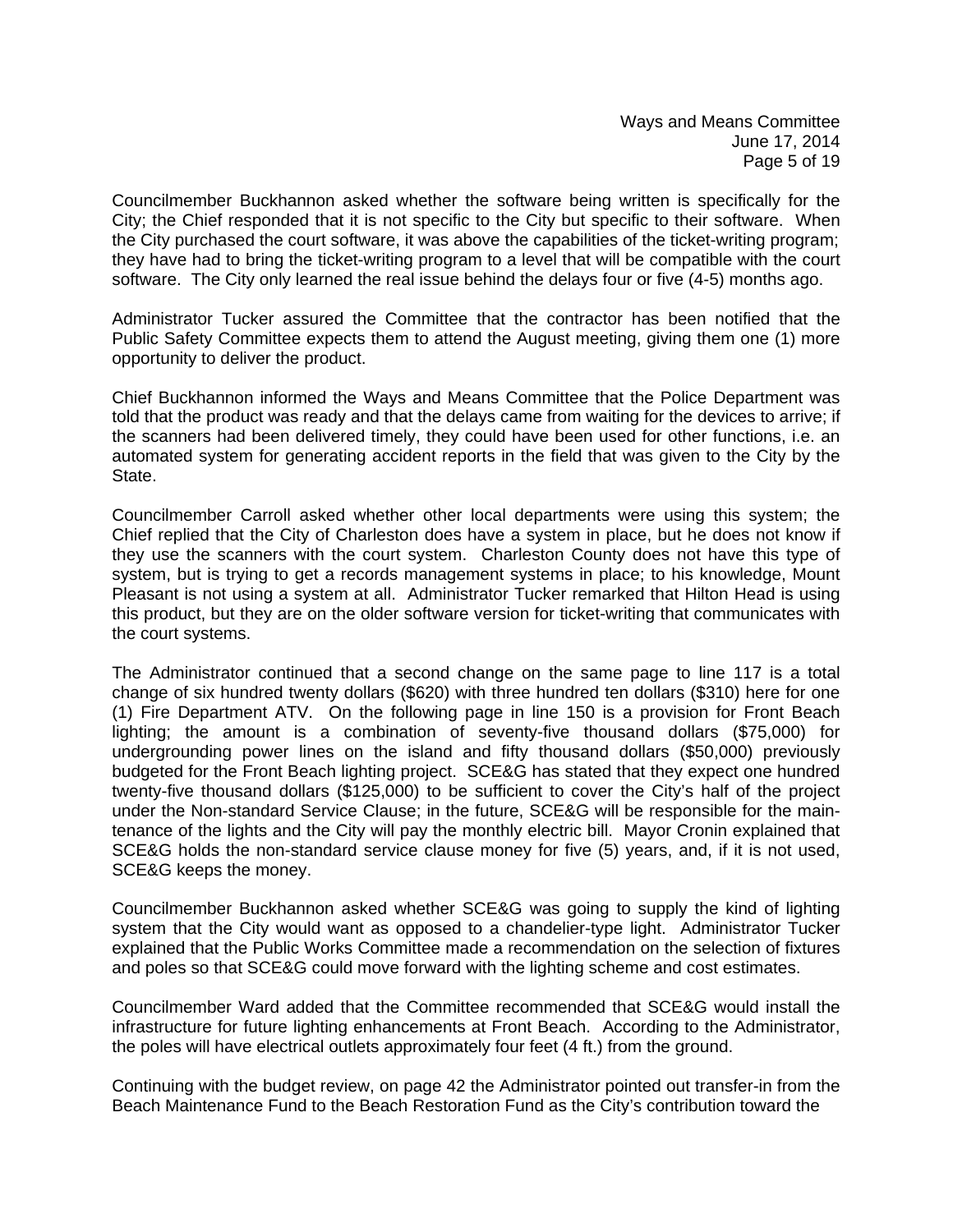shoal management project scheduled for the fall; the corresponding transfer-out is shown on the next page.

A change initiated by the Real Property Committee at their joint meeting is on line 40 of page 52 and is a change to the name of the one hundred seventy-five thousand dollars (\$175,000) allocated to the marina to Comprehensive Master Plan for Marina Enhancement. The joint meeting between the Planning Commission and the Real Property Committee has been held and the Planning Commission has received its assignment.

Councilmember Buckhannon reminded the Committee that the assignment for the Planning Commission is to develop the multi-disciplinary RFP working with the consultants currently involved and the marina tenants.

On pages 58 and 59, respectively, are the purchase of the replacement rescue truck and the cost for the reconfiguration of the Public Works site to come into NPDES compliance. In the marina budget, the bond issue cost of nine thousand two hundred eleven dollars (\$9,211) was eliminated; the bond will be paid off in FY14. Depreciation expense in the marina was reduced by eleven thousand dollars (\$11,000).

Councilmember Ward asked Administrator Tucker whether the expenses have increased or decreased since the First Reading of the FY15 budget.

The Administrator answered that spending has increased based on the increase in the estimates for NPDES compliance and other expenses from the FY14 budget have been re-budgeted to FY15. The Administrator added that she did not think there had been enough reductions to counteract the increases.

Mayor Cronin noted that no changes had been material to fund balances.

Councilmember Carroll recalled a recent conversation with Chief Graham about extending the life of the rescue truck; he opined that the City has put itself into a tight financial position in the initial years with the "sinking" fund it created to pay cash for vehicles for the Fire and Public Works Departments. If the life of these capital purchases can be extended, the amount of the annual savings will be less, and Chief Graham indicated that the rescue truck would last another year without endangering personnel.

Chief Graham stated that the necessary repairs will be made to the rescue truck to keep it in service another year, but she cautioned the Committee that this extension could significantly increase maintenance costs and that the cost of a replacement will increase significantly. In the Chief's opinion, the City could lose what it expects to save if the cost of a replacement dramatically increases. According to the Chief, the price increases every year on January 1.

The Mayor commented that, with the increased replacement costs and the fact that the money has already been saved for the rescue truck, he questioned what would be accomplished by delaying the purchase.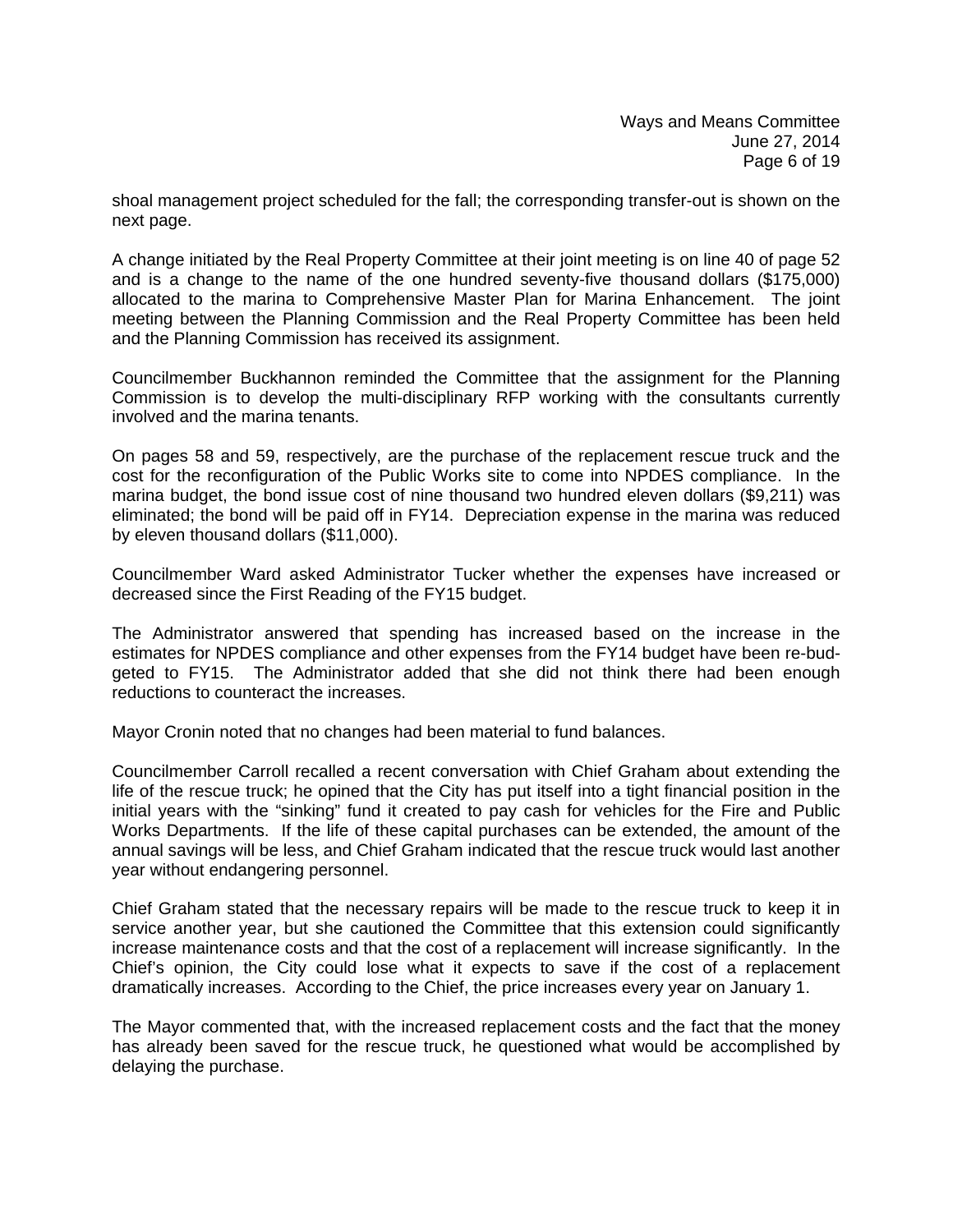Councilmember Carroll asked that all members of Council make the time to go to the station and examine the rescue truck for themselves; he reiterated his belief that the City will save money in the long run by delaying the purchase a year.

Councilmember Bergwerf stated that the rescue truck is important to the City's insurance rates. Chief Graham added that this is an emergency vehicle; when it is inoperable, insurance rates could increase.

Councilmember Carroll voiced his understanding that the most important aspect of this truck is the pump that regenerates the air tanks that are used in major fires. Chief Graham noted that, when the truck was first purchased, it was run on all medical calls, and it also complimented the equipment supply needed to maintain or improve the City's ISO rating. The Fire Department needs to maintain that equipment, and there is an air-fill station on the truck, some large cylinders. The cylinders are filled at Station 2 with the compressor; then personnel can fill the air packs on-scene using the air-fill station on the truck. Chief Graham stated that it was critical, whether in the existing truck or a new truck, to have the ability to fill on-site; she added that mutual aid is often requested with the ability to fill air-packs for other departments. At this time the rescue truck is being used as the reserve truck, but, on the occasion of a major event, it will roll along with the other equipment or if another truck is down for repairs.

Councilmember Ferencz commented that she has examined the truck and stated that it appears to be brand new; the Councilmember voiced her understanding that replacing the springs will cost approximately five thousand dollars (\$5,000). In her opinion, the rescue truck serves now as a supply truck that has forty thousand (40,000) miles on it and is sixteen (16) years old. The replacement model being considered will have water-pumping capabilities and be more of a water supply than a supply truck. Councilmember Ferencz indicated to the Mayor that this discussion leads her to a discussion about the schedule of Estimated Reserve Requirements.

Administrator Tucker interjected that the "Estimated Reserve Requirements" schedule went through all Committees, and no changes were recommended.

### **MOTION: Councilmember Carroll moved to delay the purchase of the rescue truck to FY16; Councilmember Ward seconded.**

Councilmember Bergwerf stated that everyone wants to be frugal and to save the citizens' money, but, in her opinion, this is not the place. She noted that the City saved money specifically to purchase this rescue truck, and the Chief says it is time to replace it. To delay the purchase means that the City is ready to accept responsibility for repairs and the increased cost in FY16. The Councilmember commented that she had just rid herself of a sixteen (16) year old vehicle – "it was running just fine," but she was waiting "for the other shoe to fall." No one can say that two hundred twenty-nine thousand dollars (\$229,000) has been saved because the money is still in a reserve to be used for the rescue truck.

If the purchase is moved to the FY16 budget, the savings will be one hundred fourteen thousand dollars (\$114,000) that will be saved in FY14 and in FY15 versus two hundred twentynine thousand dollars (\$229,000) to be reserved in FY14.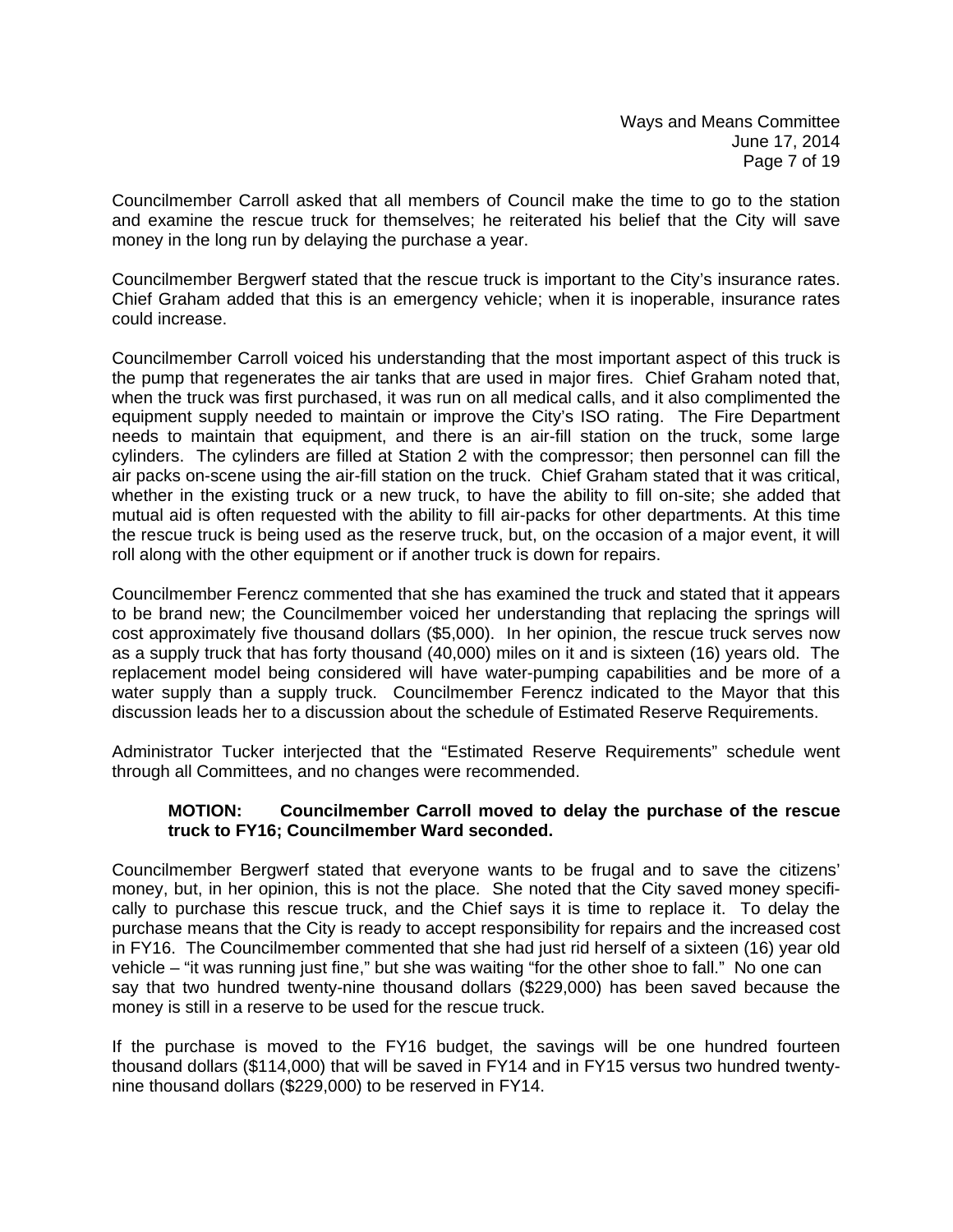Mayor Cronin reminded the Committee that such an action will not change fund balances; he also noted that no one has said that the Fire Department does not need a new rescue truck.

Councilmember Carroll stated that the IOP Fire Department "does an incredible job, has great equipment and does a good job at maintaining that equipment;" therefore, he does not believe that the truck needs to be purchased this year, but can remain in the fleet one (1) more year.

Councilmember Bergwerf reiterated her position that the City has saved the money to make the cash purchase of a rescue truck in FY15; therefore, the purchase should be made in FY15.

Councilmember Ferencz questioned that the Fire Department needs the truck; she repeated her position that this is a supply truck, not a ladder or EMT truck, but a truck that hauls stuff, important stuff. Over the sixteen (16) years that the City has owned the truck, the Fire Department has put a yearly average of twenty-five hundred (2,500) miles on it; the truck does not fill an emergency need on the island. The problem is that too much weight has been put on the chassis of the truck creating a bumpy ride, but no one's life is at stake if this truck is not replaced in FY15.

Whether the truck is or is not an emergency truck is a decision that, in Councilmember Bergwerf's opinion, Chief Graham should make.

Administrator Tucker commented that, if the City was to lose its ISO rating, insurance rates would increase for every resident on the island; this could happen if the rescue truck were to be taken out of service.

According to Chief Graham, the City needs the equipment that is on the rescue truck, but, in reality, the type of truck is irrelevant.

Responding to Councilmember Ferencz, the Chief stated that she believes that the truck can be made to last another year, but she also anticipates a minimum increase to the replacement cost of the truck will become effective January 1. These increases are the result of manufacturers meeting new and ever-changing EPA regulations, as well as changes by the National Fire Protection Agency (NFPA).

Councilmember Carroll asked how quickly the City could replace the rescue truck if it were to completely breakdown; the Chief replied that, if the City were to purchase a demo model. It could possibly be delivered in a month. If the City were to buy new, it would have to be built and would take up to nine (9) months for delivery.

#### **VOTE: The motion FAILED on a vote of 4 to 5; the dissenting votes were cast by Councilmembers Bergwerf, Bettelli, Buckhannon, and Harrington and Mayor Cronin.**

Councilmember Carroll noted that Council had gotten no additional information on the digital sign as expected and that action was delayed for a month; he added that he had looked at the College of Charleston sign, but it was not lit when he was there.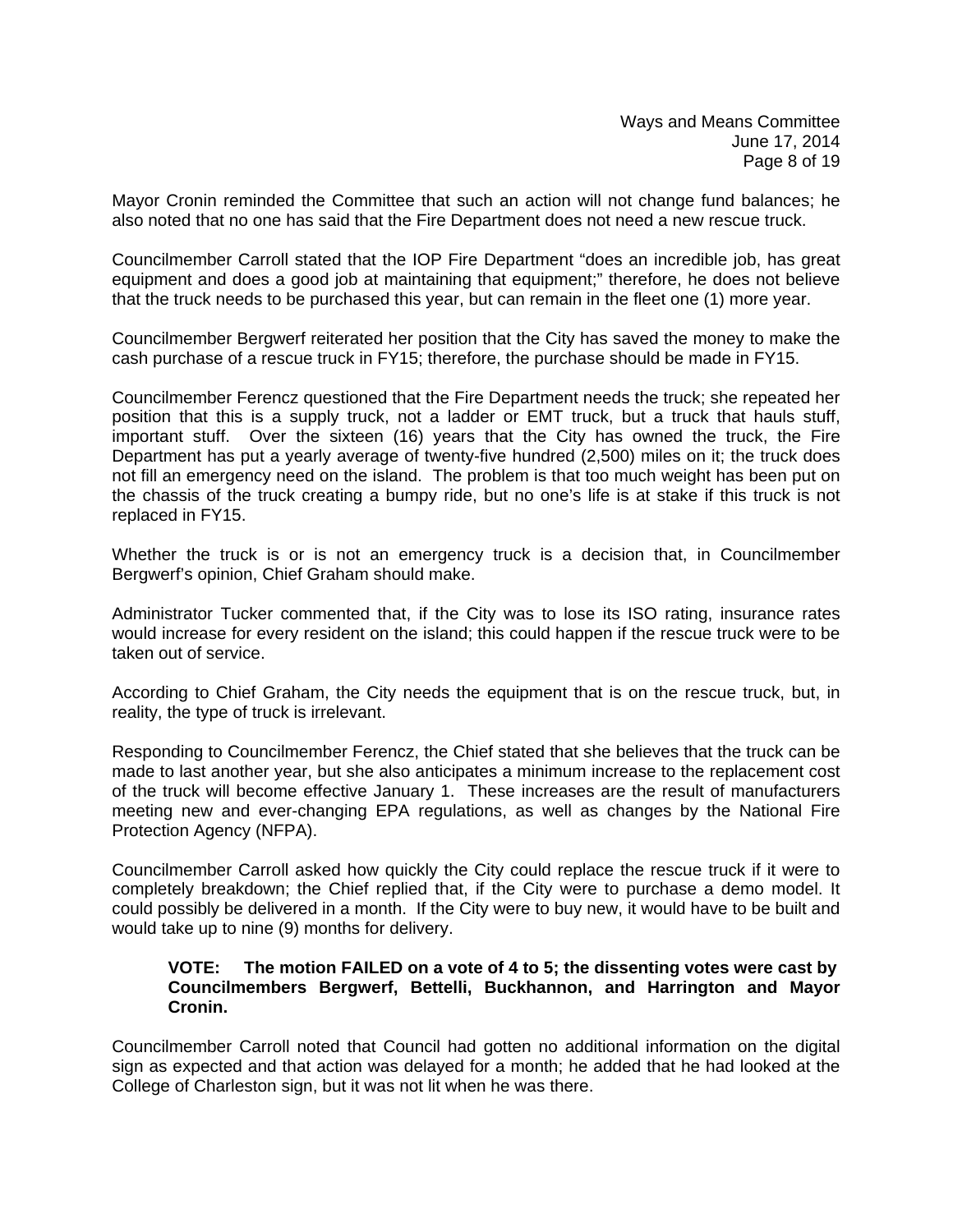### **MOTION: Councilmember Loftus moved to remove the digital sign from the FY15 budget; Councilmember Ward seconded.**

Administrator Tucker commented that the digital sign contract was on the upcoming Council meeting to be awarded.

Mayor Cronin remarked that the amount could be left in the budget and that Council could not award a contract next week.

The Administrator reminded the Committee that the signs will need to be replaced or to receive significant maintenance if the decision is made not to go forward with the digital sign; maintenance has been delayed because the digital option was in the budget.

Director Page noted that the current boards are in serious disrepair; when this initiative started a couple of years ago, the Director looked into pricing for repairing them and found the estimate to be so high that she asked for pricing to replace the signs as they are; the two (2) estimates were nearly the same. In the interim, the City introduced the wayfinding signs, and it seemed logical that new message boards should complement other wayfinding signs. The Director stated that she proposed the use of digital messaging because the task of updating the current signs is so time-consuming, and changes cannot always be made as timely as needed.

Referring to Councilmember Carroll's comments, Director Page stated that there was a discussion about the vendor bringing a demonstration model to the island to provide a first-hand look at the proposed digital sign. The Director added that she had voiced to a committee that she did not think bringing the demo to the island would give Council or residents a true representation of the sign being proposed for the City. The demo sign would be on a trailer behind a truck and would look just like the lighted sign at the entrance to Sullivan's Island; it would not have the framing design of the wayfinding signs to enhance the look, and the messaging area would be much larger than is planned for the City's sign. The primary difference between the existing message boards and the proposed digital sign will be the look of the letters; there will be no graphics. A digital sign would allow staff to respond almost immediately to meeting changes, event happenings, weather alerts, etc. Director Page suggested that, if Council does not want digital signs, the new signs should be a WELCOME sign in the wayfinding motif and not a message board; the City has a website, the e-newsletters and access to electronic media to announce meeting dates and times, events, etc. in addition to notices in the newspapers.

Responding to Councilmember Ferencz, the WELCOME sign on the right as drivers exit the Connector is in the FY15 budget to be replaced. The Councilmember suggested re-locating the new WELCOME sign to the space occupied currently by the message board which is already funded in FY15 and remove the forty thousand dollars (\$40,000) budgeted for the digital signs from the budget.

Councilmember Bergwerf stated that she does not want to see the messaging aspect lost; she noted that certain entities, like the VFW and the Methodist Church, use the messaging board to announce things like the fish fry and the tea room. The message boards afford the City the opportunity to take care of emergencies or notice that the parking lots are full.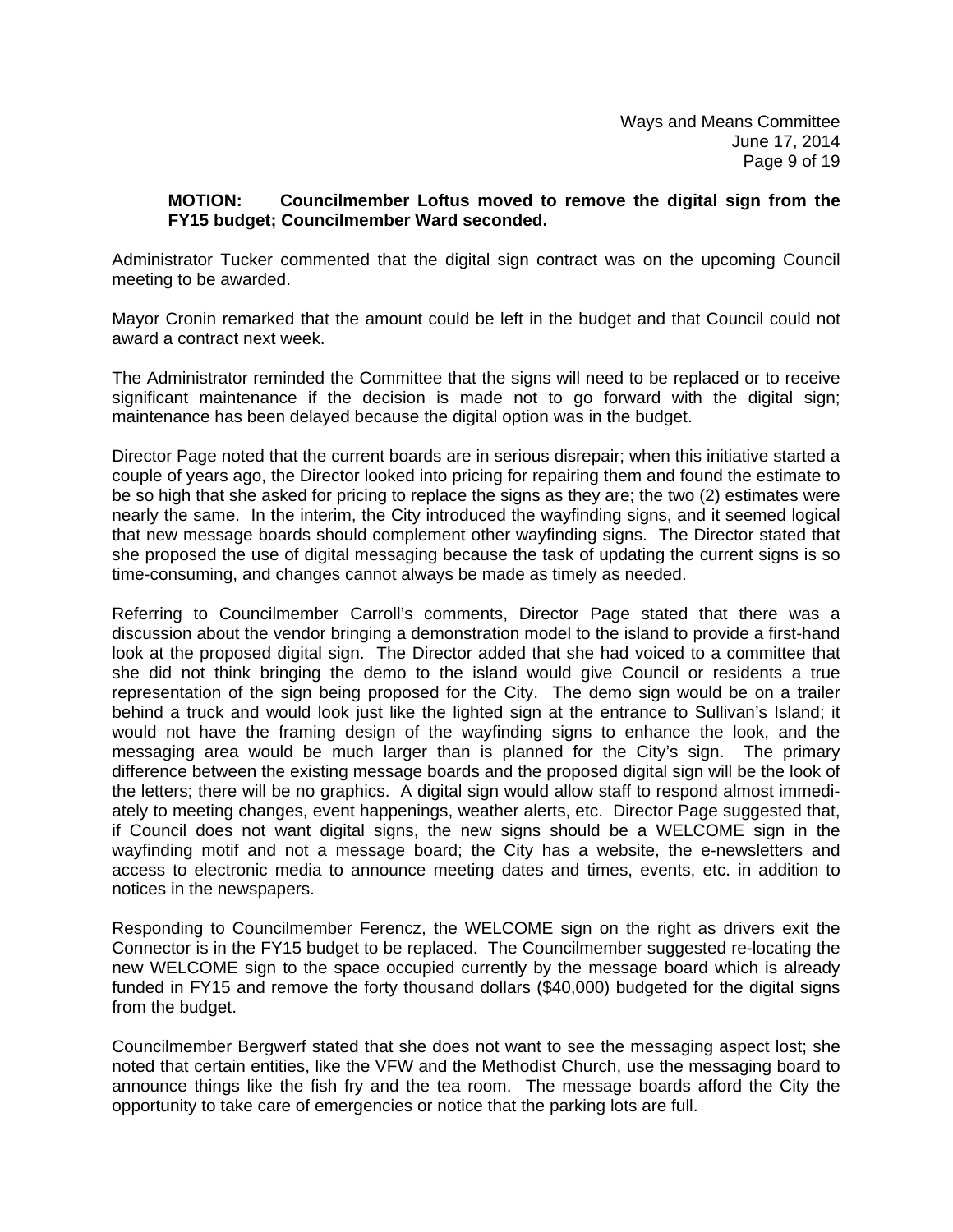Councilmember Bettelli commented that most of the island's residents are retired and do not have electronic devices; he added that the City is the public body that is supposed to provide information to residents.

When asked by Councilmember Bergwerf about how long the message boards have been used, Director Page said that the signs pre-dated her employment with the City which is seventeen (17) years.

Mayor Cronin added that he sees the sign as more than it is now; he sees it as more a public safety information sharing tool. In his opinion, people may not pay attention to the meetings information, but they do take notice when there is a notice about rip currents or recycling day or election day.

Administrator Tucker reiterated that, if the digital signs are not approved, funds would be necessary for the replacement or repair of the existing signs.

Councilmember Loftus remarked that discussions about the digital sign have gone on for months, and the message he received from residents was that "the digital sign is not in the fiber of Isle of Palms." He voiced the opinion that, if the City installs digital signs, it would be setting a double standard since island businesses would not be allowed to have digital signs at their locations.

Councilmember Bettelli commented that he, too, has received e-mails and spoken with island residents about the digital signs, and the impression he got was that these residents had been told that the sign would be like the sign driving onto Sullivan's Island. When he explained how the signs were really going to look and that the digital sign was going to appear quite like the existing sign, but be less labor intensive and in the wayfinding theme, they changed their opinions about them.

Councilmember Bergwerf noted that the Sullivan's Island Planning Commission is studying a permanent digital sign because of the possibility of emergencies.

### **VOTE: The motion to remove the digital sign from the FY15 budget PASSED on a vote of 5 to 4; Councilmembers Bergwerf, Bettelli and Harrington and Mayor Cronin cast the dissenting votes.**

### **MOTION: Councilmember Carroll moved to approve \$1,250 to repair the existing message boards.**

The motion failed for lack of a second.

Councilmember Carroll reported that he has a written quote from the licensed and bonded contractor from the Isle of Palms to repair the two (2) signs.

Administrator Tucker stated that the City will have to get a new permit from SCDOT because the present permit is for a digital sign.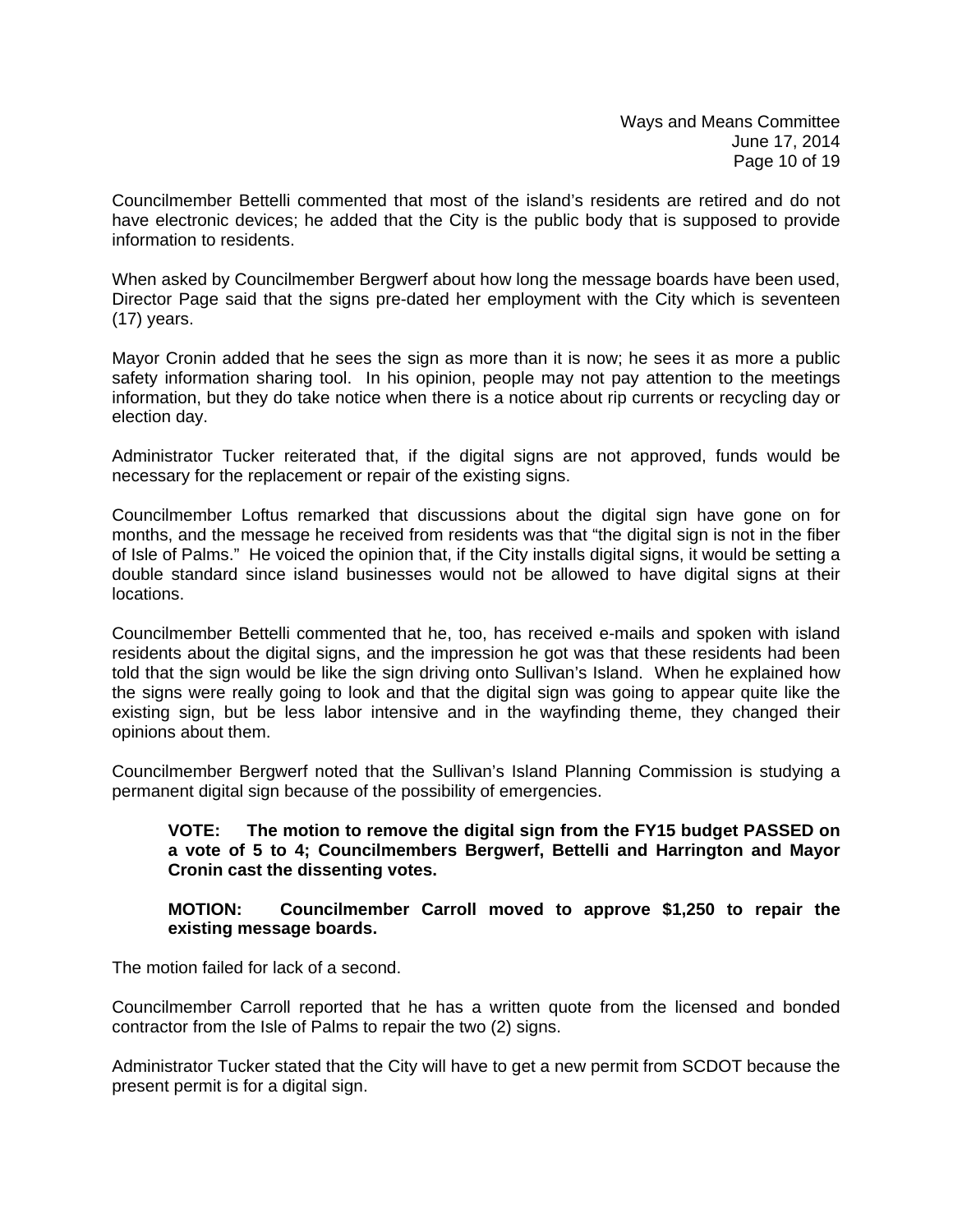Councilmember Carroll stated that the quote he has is to re-strip, paint and update the existing signs.

Director Page reported that the estimate she got for repairing the signs was gotten a couple of years ago and it was for seven hundred dollars (\$700) per sign. She added that this quote was before the SCDOT regulation about break-away posts and before the City initiated the wayfinding sign project; therefore, the City will incur design costs from Stantec for the two (2) signs. She explained that the plywood on the back of the existing signs has rotted, meaning that the strips cannot be replaced.

#### **MOTION: Councilmember Ferencz moved to include the message boards at Breach Inlet and the 14th Avenue and Palm Boulevard intersection in the Stantec budget for signs in FY15; Councilmember Ward seconded.**

Mayor Cronin asked if Councilmember Ferencz was suggesting re-directing the funds for the digital signs to the line for wayfinding signs in the FY15 budget; the Councilmember answered that she was not suggesting an increase to the Stantec sign budget.

Mayor Cronin explained that this action would mean that the City must spend less on the signs planned for the rest of the island in FY15.

Councilmember Ferencz explained that her motion indicated that these signs are important enough to maintain the Stantec motif and that these signs be a part of the FY15 contract with Stantec. She stated that, since the marina has gone into planning mode, the City would not be placing a sign there in FY15, but could use the Stantec money in the budget to do whatever signage is needed in FY15.

Councilmember Harrington asked if Council would be voting on replacing the existing signs through Stantec and staying with informational signs with letters for the Recreation staff to spend their time changing.

Councilmember Ward said that he liked Director Page's idea of simple WELCOME signs. He commented that he moved onto the island in 1988, the message boards did not exist and people "got around just fine."

Clarifying the motion, Administrator Tucker stated that, since the digital message boards have been eliminated from the FY15 budget, funds in the FY15 budget for the next phase of wayfinding signs be used to cover the WELCOME sign and signs at Breach Inlet and the intersection of  $14<sup>th</sup>$  Avenue and Palm Boulevard. She added that the City would not do what is planned for the next phase of Stantec's wayfinding contract; she also recounted that the City's agreement with SCDOT was to expand on the wayfinding sign initiative throughout the island.

Councilmember Loftus suggested that the WELCOME sign on the right side of  $14<sup>th</sup>$  Avenue entering the island be relocated to the message board site.

Councilmember Bergwerf stated that a good way to find out whether the residents read the message boards is to remove all of the letters and wait for feedback from residents.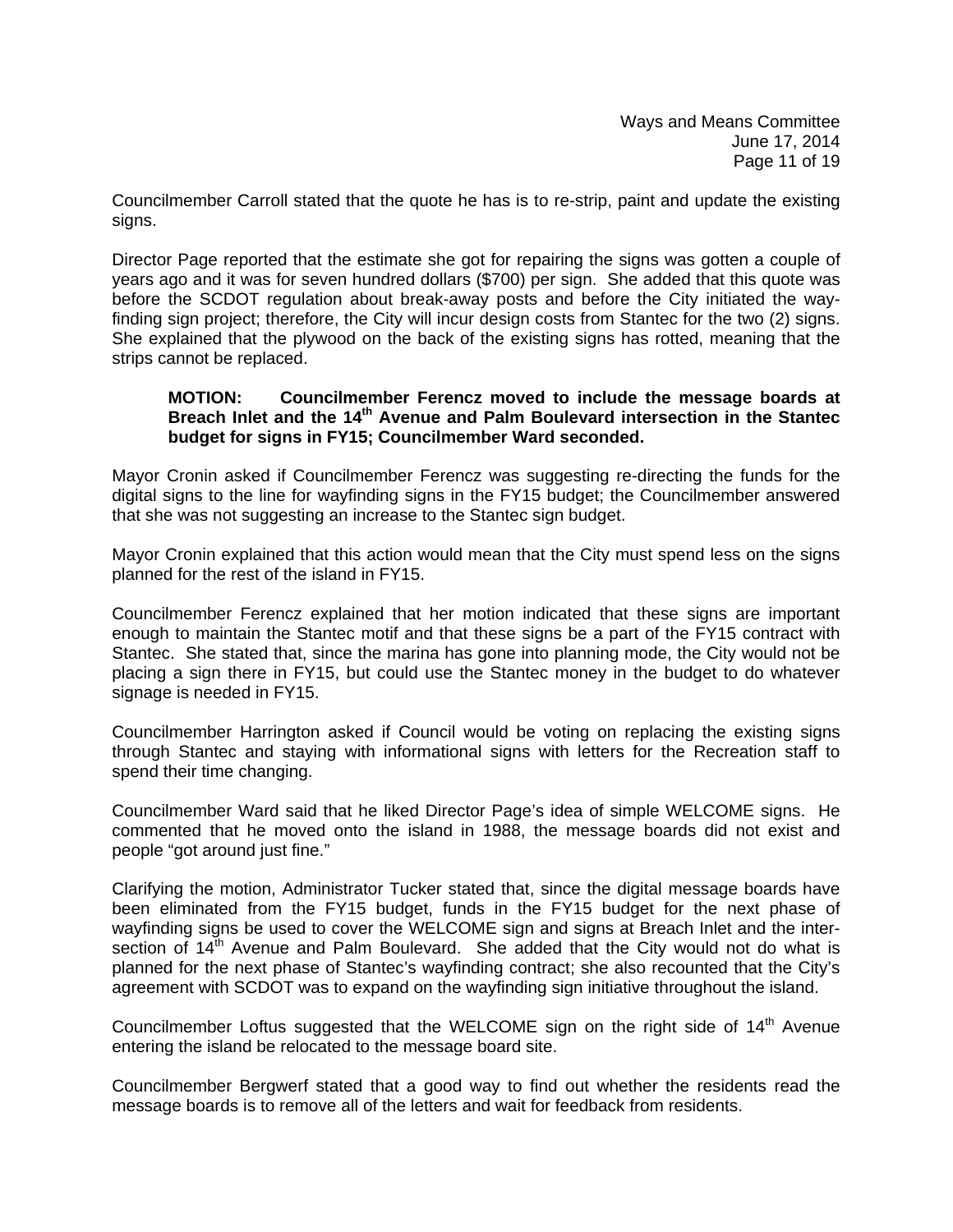### **VOTE: The motion PASSED UNANIMOUSLY.**

Councilmember Carroll questioned that the City should spend one hundred seventy-five thousand dollars (\$175,000) from this budget for planning at the marina; he suggested cutting the amount in half.

Administrator Tucker stated that the City will have to put out an RFB for the multi-disciplinary planning initiative, and, although the placeholder is one hundred seventy-five thousand dollars (\$175,000), the money will not be spent if it does not have to be. The Administrator commented that a small project may come from the planning initiative that could be done with a portion of this money.

Councilmember Bergwerf reported that the Real Property Committee wants to push forward to improve parking and traffic flow at the marina; she indicated that something could be done about the parking and move forward with planning.

The Administrator related that the parking plan that the current marina consultants presented had an estimated cost of five hundred thousand dollars (\$500,000).

Councilmember Ferencz recalled that, in an earlier version of the budget, seventy-five thousand dollars (\$75,000) was assigned to planning and one hundred thousand dollars (\$100,000) was designated for implementation; in the "yellow" version of the budget, another sixty-three thousand dollars (\$63,000) has been added for marina enhancements.

Administrator Tucker explained that the sixty-three thousand dollars (\$63,000) is money assigned/reserved for future enhancement of the marina site; it is not to be spent in FY15.

Councilmember Ferencz expressed concern that the City will end up with a one hundred seventy-five thousand dollar (\$175,000) plan; the Administrator reminded the Committee that they must approve any contract award.

Councilmember Buckhannon stated that the Real Property Committee wanted the money combined because it is a new way of approaching the issues at the marina, but the Committee was expecting to have funds available to take an action toward parking.

Councilmember Loftus agreed that the Real Property Committee's intention was not spend the entire amount on consulting fees; in his opinion, the Committee's intention is to address the most pressing issue at the marina which is parking.

Councilmember Buckhannon stated that the Committee wants to relieve the parking burden on the neighborhoods.

**MOTION: Councilmember Ferencz moved to remove \$180,000 earmarked to go into the Capital Projects budget from the General Fund in FY15; Councilmember Ward seconded.**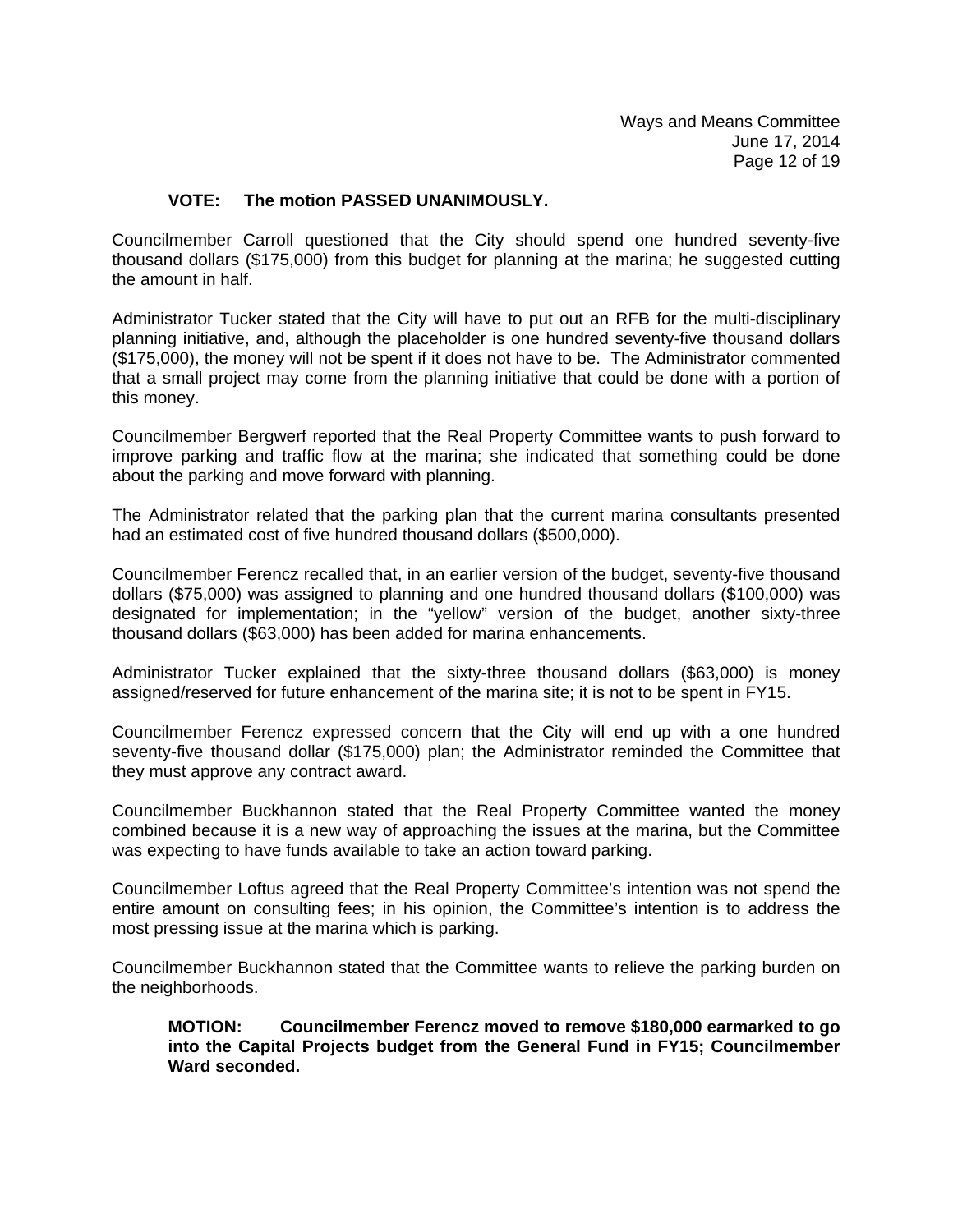Administrator Tucker read the description from the budget that the transfer is "made to Capital Projects to maintain an adequate Capital Projects fund balance." The Administrator reminded the Committee that the General Fund has been the main source of funding for Capital Projects; the Capital Projects fund has usually been capitalized by a portion of the year-end positive net result. Since staff is not expecting to have the same size year-end positive net result, this is the mechanism being used to fund the Capital Projects fund to keep up with planned expenditures.

Mayor Cronin stated that, if the money is not moved forward now, it must be moved forward next year. To which Councilmember Ferencz added "unless the City reduces capital spending."

Councilmember Loftus asked the City Treasurer to estimate how the City would end the fiscal year. Treasurer Suggs referred the Committee to page 1 of the "yellow" budget and stated that, in the General Fund, she is predicting two hundred nineteen thousand dollars (\$219,000) more in revenues than budgeted and fifty thousand dollars (\$50,000) less in expense that generates a positive net result of two hundred sixty-nine thousand dollars (\$269,000). The positive net result is planned to be transferred to the Capital Project fund. The Treasurer said that she wanted to be realistic in the projection of the general column in the Capital Projects fund a shown on page 2.

Continuing down the column, one hundred eighty thousand dollars (\$180,000) being transferred into the Capital Projects fund from the General Fund, leaving the fund balance at the end of FY15 at approximately six hundred twenty-five thousand dollars (\$625,000). The Treasurer added that, to her, a fund balance of six hundred twenty-five thousand dollars (\$625,000) in the Capital Projects fund is "scary low;" she pointed out that the Capital Projects fund has maintained a fund balance in excess of one million dollars (\$1,000,000).

According to the Treasurer, expenditures from the Capital Projects fund typically run between four hundred and five hundred thousand dollars (\$400,000-\$500,000) a year; she noted that she prefers to have two (2) years' expenditures in the fund balance by maintaining a fund balance of one million dollars (\$1,000,000).

Administrator Tucker added that, since the City has started saving for large purchases, the one million dollar (\$1,000,000) target has been reduced.

Responding to Councilmember Ferencz' query, Treasurer Suggs said that a project may be split between tourism funds and the Capital Projects fund.

Councilmember Loftus asked how not making the transfer to Capital Projects would affect the budget; Mayor Cronin stated that the Capital Projects fund balance will go down and the General Fund fund balance will increase.

Councilmember Carroll stated that he believes that removing items like this transfer-out from the General Fund makes for a more accurate budget, eliminating large surpluses at the end of the fiscal year.

Treasurer Suggs stated that the FY15 General Fund budget is as pure staff can make it.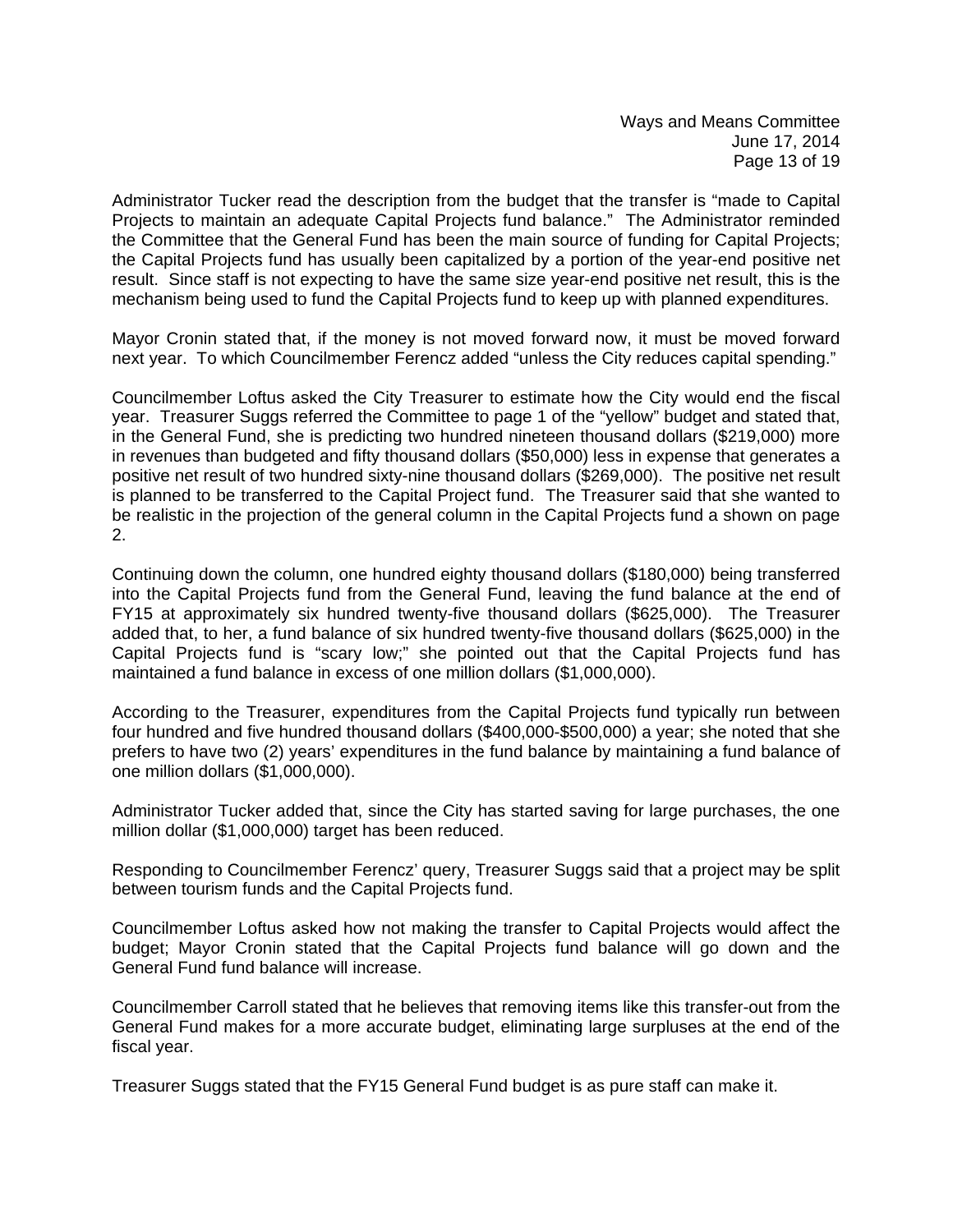Mayor Cronin commented that this action means no funds for Capital Projects. Councilmember Ferencz remarked that the City has half a million dollars in the Capital Projects fund balance which Mayor Cronin pointed out as being less than the City spends in a year.

Councilmember Buckhannon stated that he trusts the City Treasurer and asked her for a recommendation on removing the transfer to the Capital Projects fund in the FY15 budget as it relates to the "best interest of the City." Treasurer Suggs recommended that the transfer should remain in the budget.

### **VOTE: The vote DID NOT PASS on a vote of 6 to 3 with Councilmembers Carroll, Ferencz and Ward casting the dissenting votes.**

Councilmember Ward said that he has questioned for twenty-four (24) years about why the Public Works Department was located at the foot of the Connector as people drive onto the island and he opined that the Public Works' operations be re-located in Mount Pleasant or Awendaw. He suggested that, before the City invests two hundred thirty-nine thousand dollars (\$239,000), with a reimbursement of one hundred ninety thousand dollars (\$190,000), in the site improvements to bring the site into compliance with NPDES regulations, the City look into the possibility of acquiring land in the locations mentioned above to house the Public Works department. The Councilmember stated that the property would have enormous value for the City.

Councilmember Bergwerf voiced concern over sending public safety vehicles to Mount Pleasant or Awendaw when they need to fill-up; the funds for landscaping to improve the look of the site have been reassigned. She also introduced the cost of land in Mount Pleasant or Awendaw and questioned that there was land properly zoned to re-locate Public Works.

Mayor Cronin recalled that, several years ago, out-sourcing all of the Public Works' functions was considered.

Councilmember Ferencz commented that, for 2016, the City's ten-year (10 yr.) Capital Plan includes four hundred thousand dollars (\$400,000) for "Gateway Entrance Phase 2" looking from 14<sup>th</sup> Avenue and Palm Boulevard from City Hall to 21<sup>st</sup> Avenue; her impression was that the City wanted to enhance the entrance to the island by putting power lines underground, etc. With that in mind, she voiced her agreement with Councilmember Ward that now is the time to investigate the possibilities. In addition, the Councilmember opined that, once the City invests in the property to satisfy NPDES regulations, the City will never entertain relocating Public Works; she looks at this as a part of the long range vision for the island.

Councilmember Bettelli called for a "point of order" that the Committee had veered from the Agenda item FY15 Budget; he agreed to holding the discussion, but thought that the issue should go through the Committee process.

Councilmember Ferencz defended the discussion by the fact the funding for coming into compliance with NPDES regulations is a part of the FY15 budget.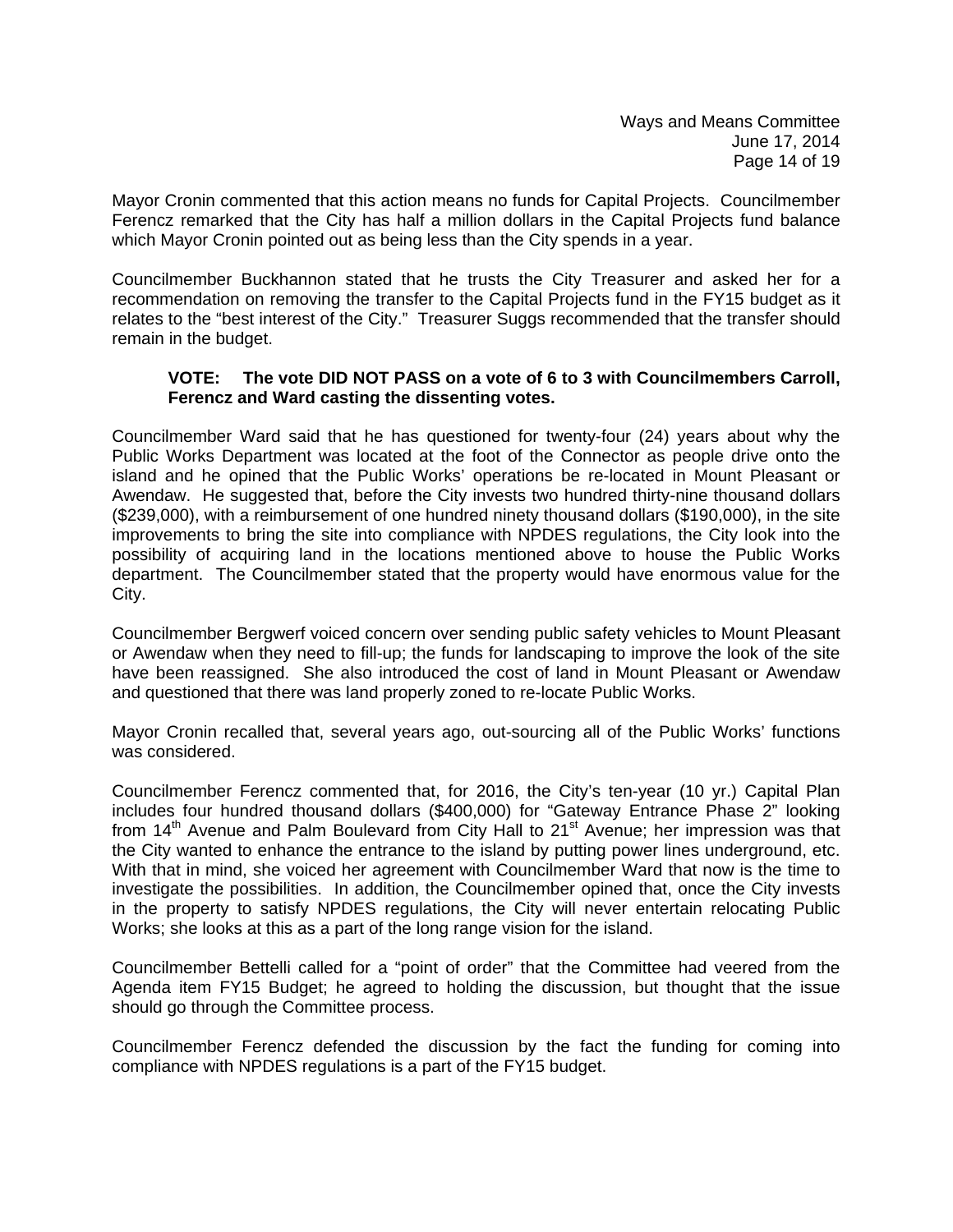Since the budget must be adopted by June 30, 2014, Mayor Cronin agreed that the discussion can wait since no action could be taken in FY15 if Council decides to relocate Public Works.

Councilmember Carroll suggested that Director Pitts state his opinion on relocating; Director Pitts commented that the property would have to be an industrial site, and the City would have to meet NPDES regulations.

Councilmember Buckhannon reminded the Committee that  $14<sup>th</sup>$  Avenue was not always the gateway to the island.

Having looked at Stantec's recommendations and considering the parking pass system, Councilmember Ferencz asked whether the City had considered taking over the roads such that the City maintains the roads; therefore, the City could have whatever parking system the City and residents want and make money on it. She reminded the Committee that, according to SCDOT, any parking system must be revenue neutral; if the City owned the roads, the City could create parking and possibility get revenue from the beach-goers who come to the island for a day.

Councilmember Buckhannon recalled that Committee and Council discussions caused the costs of taking over the roads in the FY14 budget, and Council voted to remove it at that time.

According to estimates from Stantec, maintenance on the roads would cost approximately one million dollars (\$1,000,000) a year.

Councilmember Bergwerf stated that the City would need to save a certain amount each year; she added that she does not believe that SCDOT spends a million dollars (\$1,000,000) in maintenance on the Isle of Palms.

The Mayor noted that, if the City were to approach SCDOT about taking over the roads, the City would not get ownership of Palm Boulevard.

Councilmember Ward suggested putting the decision on the November referendum to let the residents decide.

To Councilmember Loftus, the idea of taking over the roads was intriguing, but he recalled that prior Committee or Council meetings, the City ran into a roadblock with SCDOT in that they would not give up Palm Boulevard. He did like the possibility of getting more revenue from the beach's day visitors.

Councilmember Bergwerf commented that residents would have to be made aware that their taxes were going to go up; Councilmember Loftus indicated that, when residents learn that to take over the roads could solve the parking issues on the island, they would support it.

Councilmember Ward referred the Committee to page 63, to the capital purchases listed and Mr. Berrigan's e-mail of May 2; the Councilmember quoted from the e-mail as follows "This would put us more in line with typical commercial tenant/landlord relationships." Councilmember Ward stated that he had recently entered into a lease in Mount Pleasant, and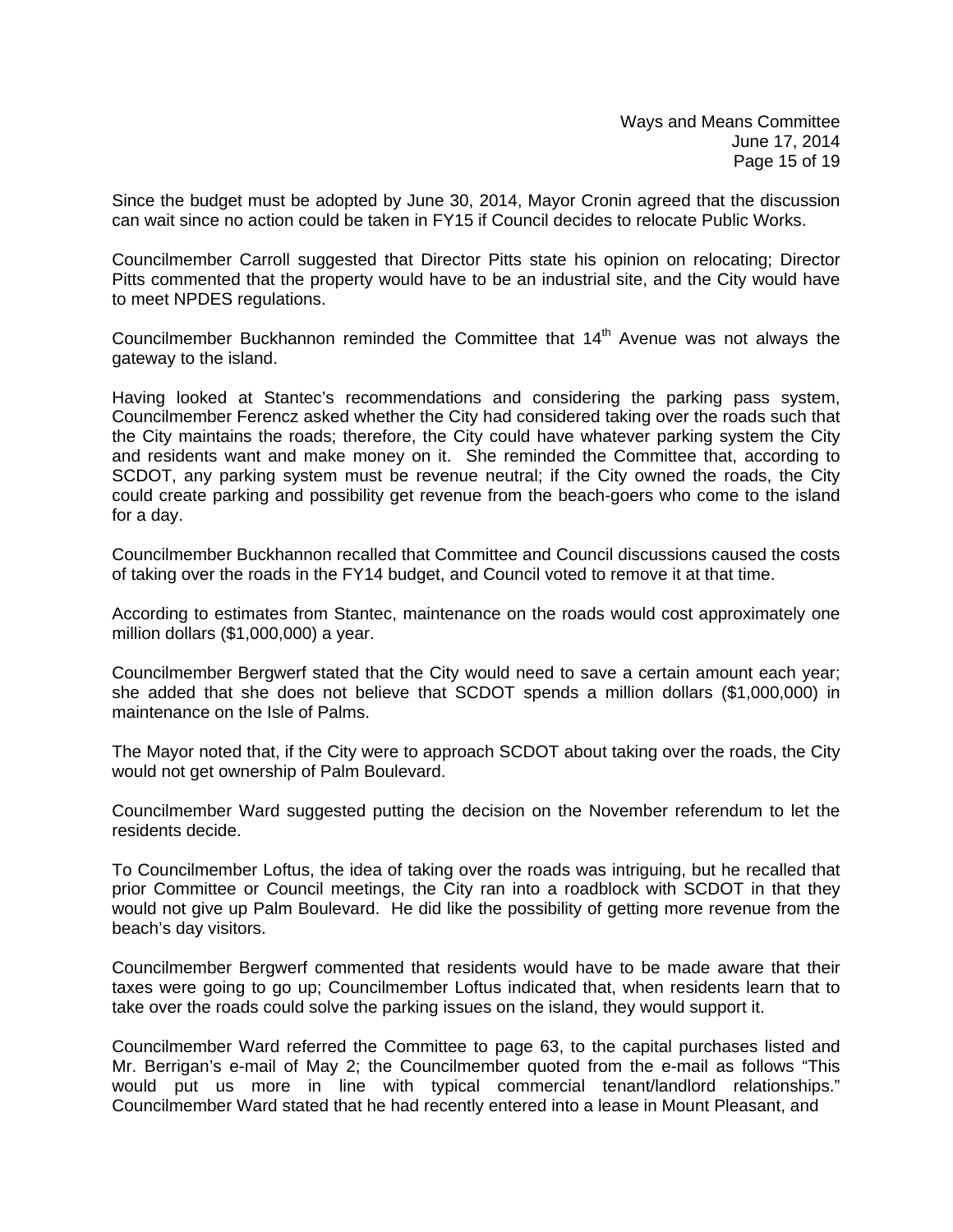these are the types of things that are his responsibility as the tenant. Since the City will be renewing the lease soon, he asked why the City was giving the Marina Outpost these considerations. He noted that past governing bodies have allowed this exceptions, but he added, 'that was the reason elections were held to change procedures in the City that the current Council may or may not agree with." The Councilmember commented that these pieces of capital equipment represent a lot of money and that every tenant would like to have such a lease.

Treasurer Suggs inserted that the marina store does reimburse the City for insurance that includes liability and flood on the marina store. Administrator Tucker commented that the dock insurance is an item the City pays and is reimbursed.

Mayor Cronin explained that, when the tenant went into the lease, this equipment in the store was identified as City-owned property, and was in working condition; they expected it to continue working and as City property, if it failed, for the City to replace it. These items are clearly identified in the lease as City-owned property.

Councilmember Ward said that he understood the City was renegotiating the lease.

Councilmember Bergwerf recounted that, when the City bought the marina, it was a building with equipment in it; in turn, tenants leased the building with equipment in it and the equipment there was listed as City property. She stated that she thought the equipment that was part of the building, i.e. HVAC, coolers, etc., would be the City's responsibility; the item that she believes the City should not cover is the point-of-sale/cash receipt system, which is part of the business operation. The Councilmember stated that she had gone to the internet to the Ruby Point-of-sale website and learned that a small business can buy the equipment for one thousand dollars (\$1,000) and spend seventy dollars (\$70.00) a month for software maintenance. She believes that Mr. Berrigan should have whatever he wants, but it was not the City's responsibility to pay for it.

### **MOTION: Councilmember Bergwerf moved to remove the replacement of the marina point-of-sale system for \$30,000; Councilmember Ward seconded.**

Councilmember Carroll again voiced his opinion that the existing lease is vague and that is a triple-net lease; therefore, the tenant is responsible for all the things on the property. He stated that he did not understand why the City was subsidizing private business at taxpayer expense.

Councilmember Bergwerf countered that the equipment is the taxpayers' asset.

Councilmember Ferencz commented that now was the time to change the language of the lease so it is not ambiguous; she said that the City could take those assets off the City's books and not be responsible for them. The Councilmember then asked what the City would get if it replaced the equipment on this list.

Administrator Tucker stated that the City could increase the lease rate at renewal time to recuperate the cost of replacement.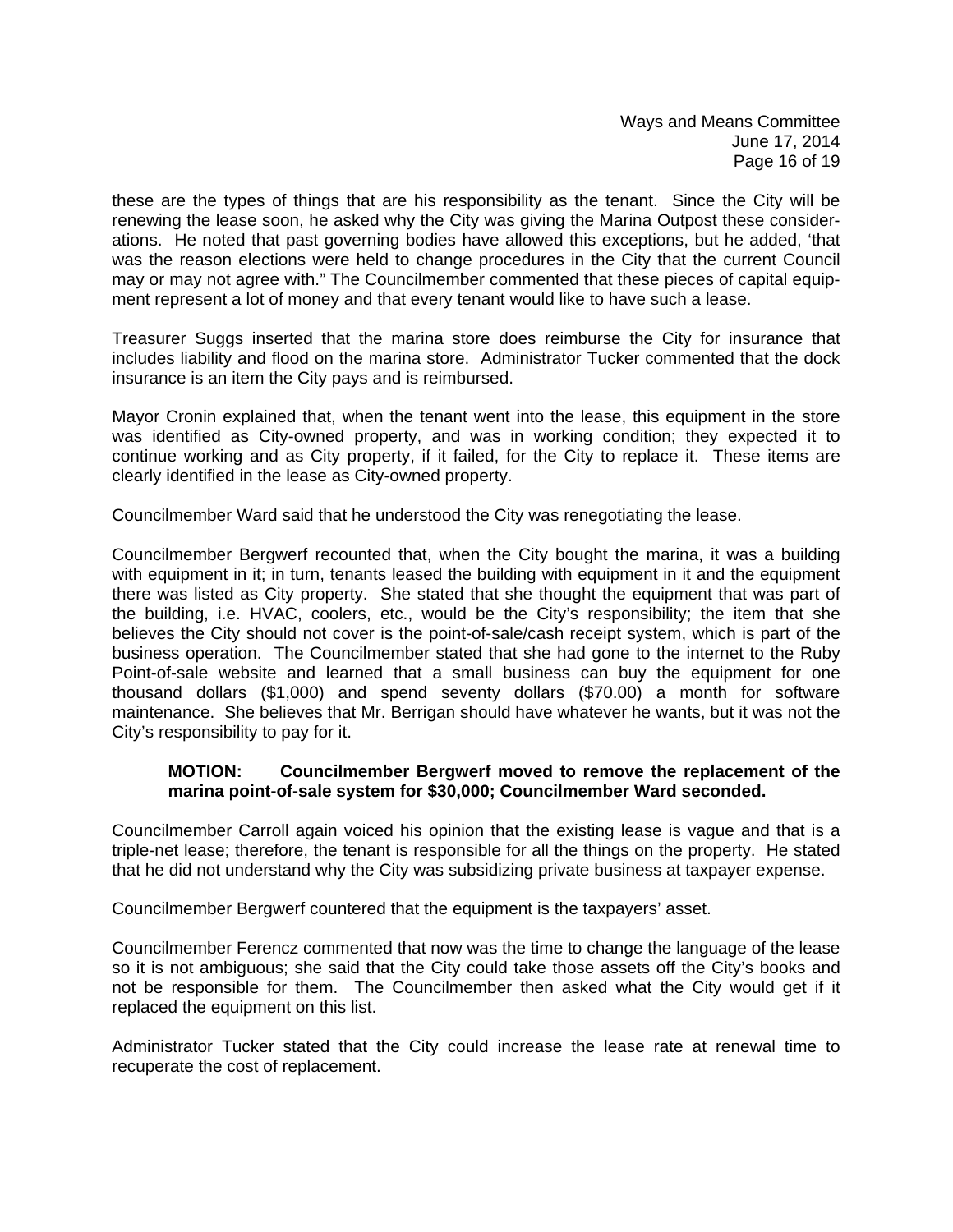Councilmember Carroll said that another option was for the tenant to have a long-term lease of twenty-five to fifty (25-50) years and the tenant would be responsible for everything.

### **VOTE: The motion PASSED UNANIMOUSLY.**

**MOTION: Mayor Cronin moved to recommend the "yellow" budget as submitted with changes to City Council for Second Reading; Councilmember Loftus seconded and the motion; the motion PASSED with a vote of 6 to 3 with Councilmembers Carroll, Ferencz and Ward casting the dissenting votes.** 

#### **6. New Business**

### **A. Consideration of Marina Outpost Lease Renewal with Amendments**

This item was discussed by the Real Property Committee, and they recommended to Ways and Means to move forward the store renewal. The Committee's recommendation was to add these items to the lease as requested by Marina Outpost manager Berrigan; Mr. Berrigan volunteered to bear the legal expense for the lease amendment with his attorney that the City's attorney will review.

Administrator Tucker stated that Mr. Berrigan was asking to clarify the financial responsibilities of equipment listed at City-owned property, which include the walk-in freezer, built-in merchandise coolers, Hoshizaki ice machine, Tonka bait cooler, Ruby point-of-sale system, fuel dispensing and monitoring systems and HVAC units.

Councilmember Buckhannon stated that Council still has the opportunity to change the lease; based on discussions, the Councilmember indicated that changes will be made to the lease.

Councilmember Carroll commented that he would like to see a long-term lease making the lessee responsible for everything.

Councilmember Bergwerf noted that the tenant wanted to exercise one (1) of two (2) remaining options to renew the existing lease; therefore, the terms cannot be changed dramatically. Councilmember Buckhannon agreed.

Councilmember Buckhannon added that he thought that the City could not make the lease for a longer term without cancelling the current lease and issuing an RFP with a different term.

Mayor Cronin concluded the discussion stated that the Real Property Committee needs to work with the tenant to clearly define what is to be included.

Councilmember Loftus stated that the Real Property Committee's intention was to bring this request before the Ways and Means Committee to get feedback.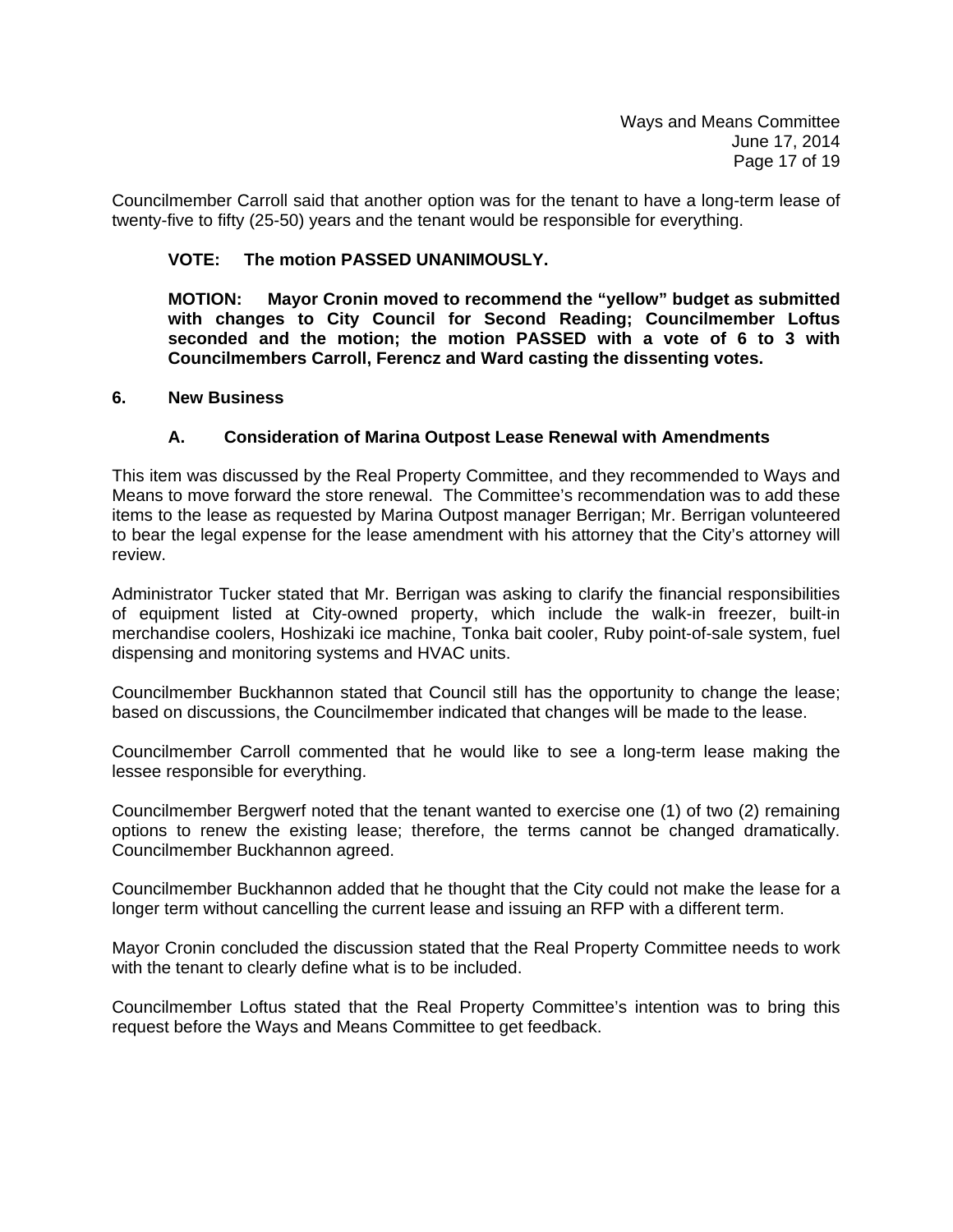## **B. Discussion of Beach Preservation Act (S 503)**

Mayor Cronin remarked that copies of the newly enacted Beach Preservation Act were included in meeting packet which grants powers to coastal municipalities to have Beach Preservation fee added to accommodations taxes for tourists who visit the island. In order to enact this for the City, the City must hold a referendum; thereafter, the City could impose the fee.

Councilmember Ferencz asked how the realtors felt about this. The Mayor responded that realtors send one (1) person to the legislative session who objected to it; the objection was that the rules were not being enforced the way they are, i.e. the realtors feel disadvantaged in that many people who fall into the category of vacation rental by owner are not paying the appropriate taxes. As a result, the Department of Revenue pushed through the next legislation which provides the local municipalities with information from the Department of Revenue to ensure that this group of taxpayers were paying the necessary fees.

The additional one percent (1%) would go into a separate fund for beach maintenance – beach access paths, cleaning of the beach, preserve the beaches, etc. The Administrator stated that a key goal of the legislation was to allow the coastal municipalities to accumulate money to deal with beach erosion, and the City hopes to accumulate enough money every four (4) years to address erosion problems on the island. She indicated that the potential revenue to the City is eight hundred thousand dollars (\$800,000) per year.

 **MOTION: Councilmember Ward moved to hold a referendum in November, 2014 to enact the Beach Preservation fee for the City of Isle of Palms; Councilmember Carroll seconded, and the motion PASSED UNANIMOUSLY.** 

### **C. Discussion of Fairness in Lodging Act (S 985)**

For this second item of legislation, the City must pass an ordinance is that would allow the City to find rental properties that have been renting without the proper licensing and to fine them up to a thousand dollars (\$1,000) for every seven (7) days the property was rented.

#### **MOTION: Councilmember Loftus moved to authorize the City Attorney to craft an ordinance fining owners of vacation rentals who are not properly licensed the highest amount allowed and are not paying the required fees; Councilmember Bettelli seconded.**

Additionally, Mayor Cronin related that the state legislation allows the City and the Department of Revenue to share information in whatever language the ordinance requires.

### **VOTE: The motion PASSED UNANIMOUSLY.**

### **7. Miscellaneous Business**

Next Meeting Date: 5:45 p.m., Tuesday, July 15, 2014.